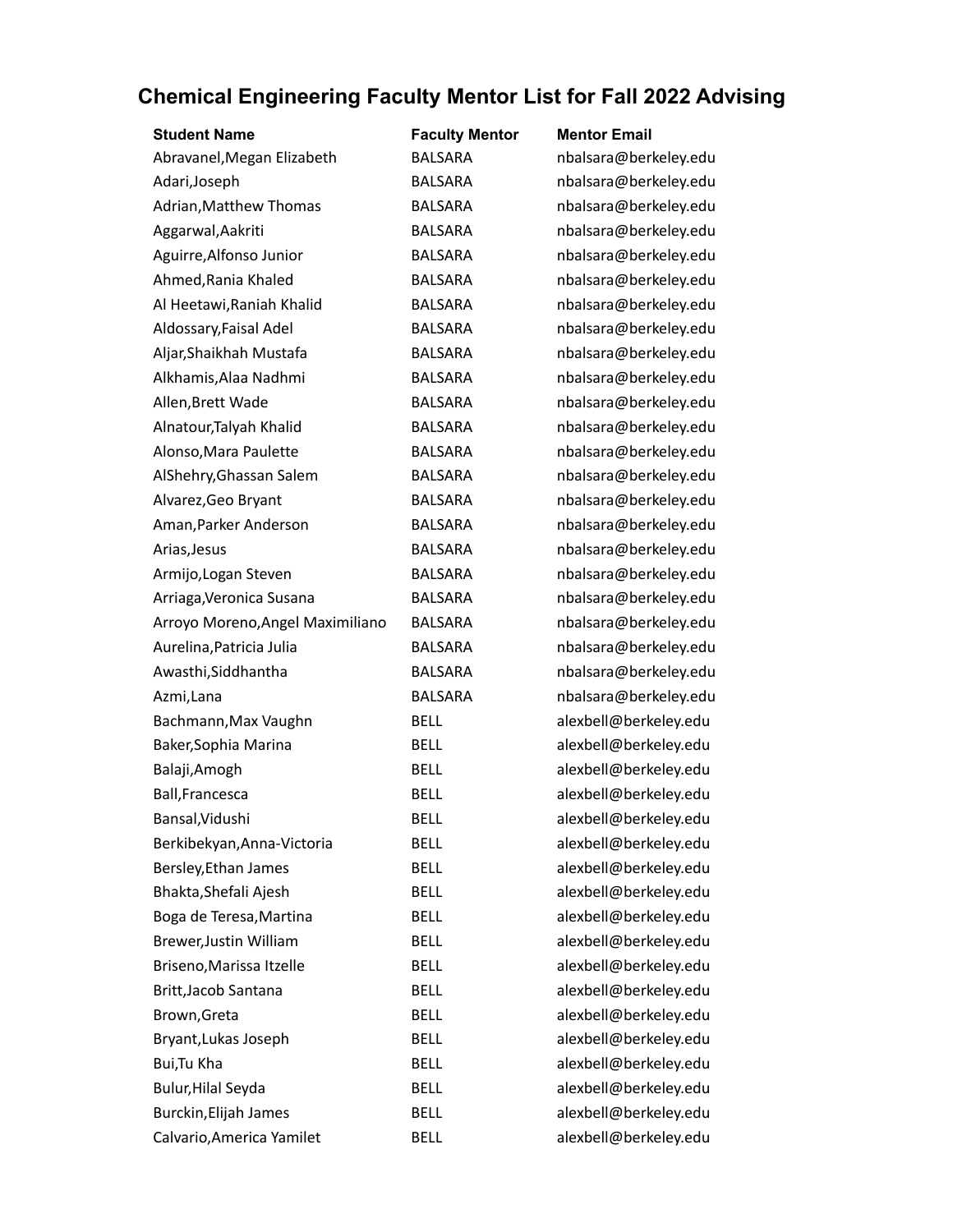| <b>Student Name</b>             | <b>Faculty Mentor</b> | <b>Mentor Email</b>   |
|---------------------------------|-----------------------|-----------------------|
| Camacho, Julia                  | <b>BELL</b>           | alexbell@berkeley.edu |
| Carll, Nicole Alexis            | <b>BELL</b>           | alexbell@berkeley.edu |
| Carlton, Reese John             | <b>BELL</b>           | alexbell@berkeley.edu |
| Cavanaugh, Sterling Coral       | <b>BELL</b>           | alexbell@berkeley.edu |
| Cemalovic, Benjamin Arslan      | <b>BELL</b>           | alexbell@berkeley.edu |
| Chan, Hsi-Min                   | <b>BELL</b>           | alexbell@berkeley.edu |
| Chan, Jasmine Tin               | <b>BELL</b>           | alexbell@berkeley.edu |
| Chan, Stanley                   | <b>BELL</b>           | alexbell@berkeley.edu |
| Chang, Irene Siwon              | <b>BELL</b>           | alexbell@berkeley.edu |
| Chang, Joseph Lucas             | <b>BELL</b>           | alexbell@berkeley.edu |
| Chang, Sarah Kyoko              | <b>BELL</b>           | alexbell@berkeley.edu |
| Chauhan, Kshitij (TJ)           | <b>BELL</b>           | alexbell@berkeley.edu |
| Chauvet, Julien Kwei            | <b>BELL</b>           | alexbell@berkeley.edu |
| Chen, Bryan                     | <b>IGLESIA</b>        | iglesia@berkeley.edu  |
| Chen, Dior Lotus                | <b>IGLESIA</b>        | iglesia@berkeley.edu  |
| Chen, Ethan Michael             | <b>IGLESIA</b>        | iglesia@berkeley.edu  |
| Chen, Henry                     | <b>IGLESIA</b>        | iglesia@berkeley.edu  |
| Chen, Tavis Wilson              | <b>IGLESIA</b>        | iglesia@berkeley.edu  |
| Cheong, Kylie                   | <b>IGLESIA</b>        | iglesia@berkeley.edu  |
| Chern, Albert                   | <b>IGLESIA</b>        | iglesia@berkeley.edu  |
| Chigurupati, Anish Krishna      | <b>IGLESIA</b>        | iglesia@berkeley.edu  |
| Chinnakotla, Sidhanth           | <b>IGLESIA</b>        | iglesia@berkeley.edu  |
| Chiu, Jason                     | <b>IGLESIA</b>        | iglesia@berkeley.edu  |
| Chon, Ashley Seri               | <b>IGLESIA</b>        | iglesia@berkeley.edu  |
| Chopra, Paarth                  | <b>IGLESIA</b>        | iglesia@berkeley.edu  |
| Choudhary, Aaryam               | <b>IGLESIA</b>        | iglesia@berkeley.edu  |
| Chouman, Bassima                | <b>IGLESIA</b>        | iglesia@berkeley.edu  |
| Clifner, Benjamin Nathan        | IGI FSIA              | iglesia@berkeley.edu  |
| Coda, Katharine Athena          | <b>IGLESIA</b>        | iglesia@berkeley.edu  |
| Cole, Tiana Cassidy             | <b>IGLESIA</b>        | iglesia@berkeley.edu  |
| Cooper, Justin David            | <b>IGLESIA</b>        | iglesia@berkeley.edu  |
| Corcoran, Quinn Daniel          | <b>IGLESIA</b>        | iglesia@berkeley.edu  |
| Corpus, Kaitlin Rae Mangulabnan | <b>IGLESIA</b>        | iglesia@berkeley.edu  |
| Coy, Bennett Caram              | <b>IGLESIA</b>        | iglesia@berkeley.edu  |
| Cruz, Alejandra                 | <b>IGLESIA</b>        | iglesia@berkeley.edu  |
| Culp, Austin Erick              | <b>IGLESIA</b>        | iglesia@berkeley.edu  |
| Cunha, Cynthia Lee              | <b>IGLESIA</b>        | iglesia@berkeley.edu  |
| Cuvelier, Annai Marielle        | <b>IGLESIA</b>        | iglesia@berkeley.edu  |
| Dale, Katelyn Victoria          | <b>KATZ</b>           | askatz@berkeley.edu   |
| Dang, Tri Nguyen                | <b>KATZ</b>           | askatz@berkeley.edu   |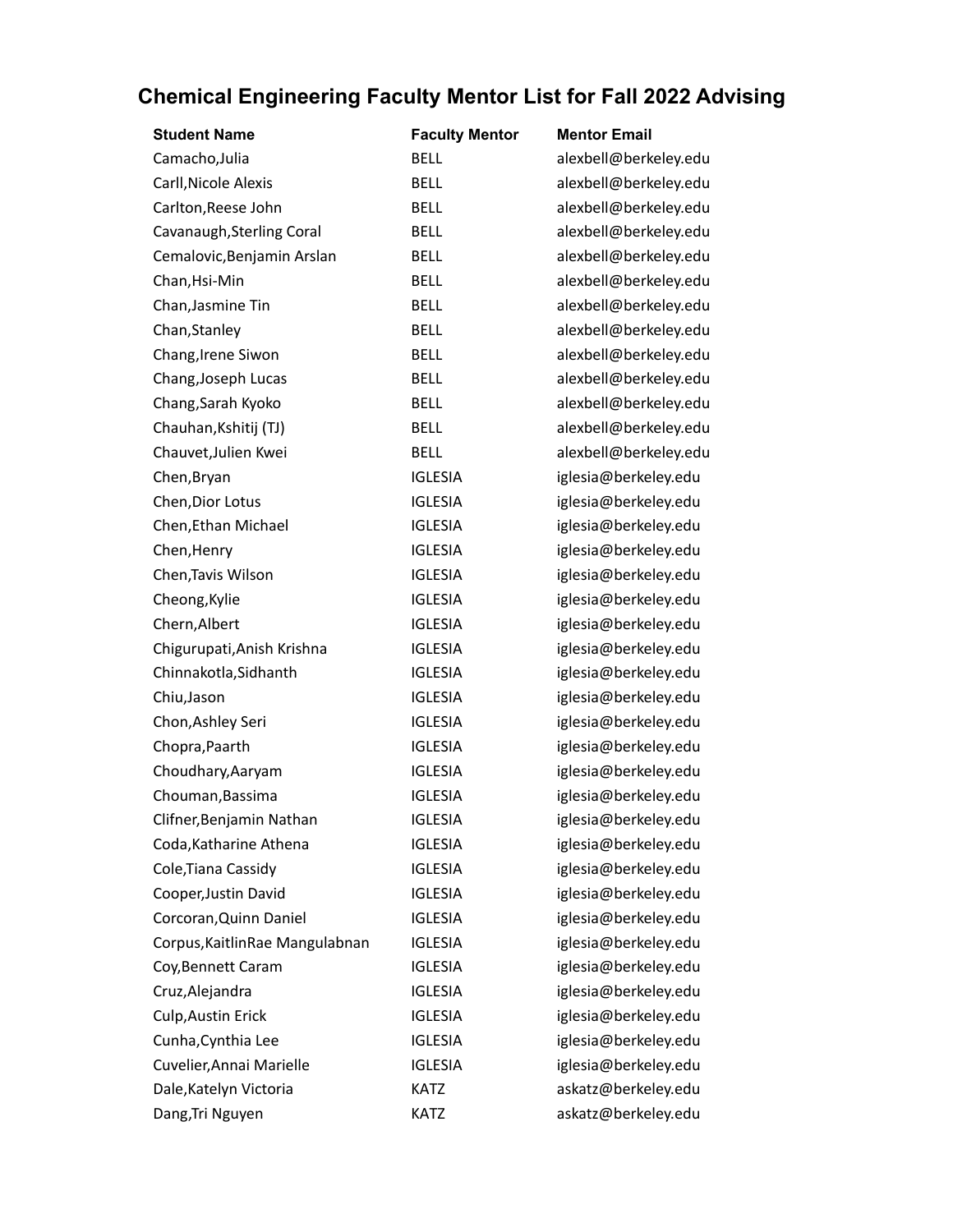| <b>Student Name</b>                  | <b>Faculty Mentor</b> | <b>Mentor Email</b>   |
|--------------------------------------|-----------------------|-----------------------|
| Davda, Prisha Bhavesh                | <b>KATZ</b>           | askatz@berkeley.edu   |
| David, Max Sage                      | <b>KATZ</b>           | askatz@berkeley.edu   |
| Daymo, Bailey Anne                   | <b>KATZ</b>           | askatz@berkeley.edu   |
| de la Loza, Damian Felipe            | <b>KATZ</b>           | askatz@berkeley.edu   |
| De Matias, Kyle Lozada               | <b>KATZ</b>           | askatz@berkeley.edu   |
| DeAnda, Davis Gaston                 | <b>KATZ</b>           | askatz@berkeley.edu   |
| Dell, Luisa Briggs                   | <b>KATZ</b>           | askatz@berkeley.edu   |
| Desiongco, Eunice Leicire Layoso     | <b>KATZ</b>           | askatz@berkeley.edu   |
| DeView, Sofia Kim                    | <b>KATZ</b>           | askatz@berkeley.edu   |
| Dhillon, Mannat                      | <b>KATZ</b>           | askatz@berkeley.edu   |
| Diaz Alcala, Jesus Salvador          | <b>KATZ</b>           | askatz@berkeley.edu   |
| Do, Nicholas Brandon                 | <b>KATZ</b>           | askatz@berkeley.edu   |
| Dominguez, Nyah Tan                  | <b>KATZ</b>           | askatz@berkeley.edu   |
| Dones, Andrei De Leon                | <b>KATZ</b>           | askatz@berkeley.edu   |
| Dong, Shi Ying                       | <b>KATZ</b>           | askatz@berkeley.edu   |
| DuBridge, Tara Tricia                | <b>KATZ</b>           | askatz@berkeley.edu   |
| Dunlap, Ariana                       | <b>KATZ</b>           | askatz@berkeley.edu   |
| Eklon, Benjamin Chun                 | <b>KATZ</b>           | askatz@berkeley.edu   |
| Eleta, Tomas Roberto                 | <b>KATZ</b>           | askatz@berkeley.edu   |
| Elkhouri, Ryan Rock                  | <b>KATZ</b>           | askatz@berkeley.edu   |
| Elmasri, Ihab Adel                   | <b>KATZ</b>           | askatz@berkeley.edu   |
| Elsherif, Feras Humam                | <b>KATZ</b>           | askatz@berkeley.edu   |
| Ensberg, Anna                        | <b>KATZ</b>           | askatz@berkeley.edu   |
| Escobar, Nathan                      | <b>KATZ</b>           | askatz@berkeley.edu   |
| Escobio, Anthony Manuel              | <b>KATZ</b>           | askatz@berkeley.edu   |
| Essman, Nathan Samuel                | <b>KATZ</b>           | askatz@berkeley.edu   |
| Evangelista, Priscilla               | <b>KATZ</b>           | askatz@berkeley.edu   |
| Fan, Frank                           | <b>KEASLING</b>       | keasling@berkeley.edu |
| Fantoli Pasquel, Derek-Reece Gabriel | <b>KEASLING</b>       | keasling@berkeley.edu |
| Farasani, Abdulaziz Abdullah I       | <b>KEASLING</b>       | keasling@berkeley.edu |
| Feichtenbiner, Michelle Mary         | <b>KEASLING</b>       | keasling@berkeley.edu |
| Feldman, Aaron Yakov                 | <b>KEASLING</b>       | keasling@berkeley.edu |
| Feller, Jackson J                    | <b>KEASLING</b>       | keasling@berkeley.edu |
| Fitlin, Samantha N                   | <b>KEASLING</b>       | keasling@berkeley.edu |
| Frost, Dakota Joseph Ebersold        | <b>KEASLING</b>       | keasling@berkeley.edu |
| Fu, Junbo                            | <b>KEASLING</b>       | keasling@berkeley.edu |
| Fu, Sean Loon                        | <b>KEASLING</b>       | keasling@berkeley.edu |
| Fung, Wilson                         | <b>KEASLING</b>       | keasling@berkeley.edu |
| Galindo, Andrew J                    | <b>KEASLING</b>       | keasling@berkeley.edu |
| Galoustian, Alexander Vartan         | KEASLING              | keasling@berkeley.edu |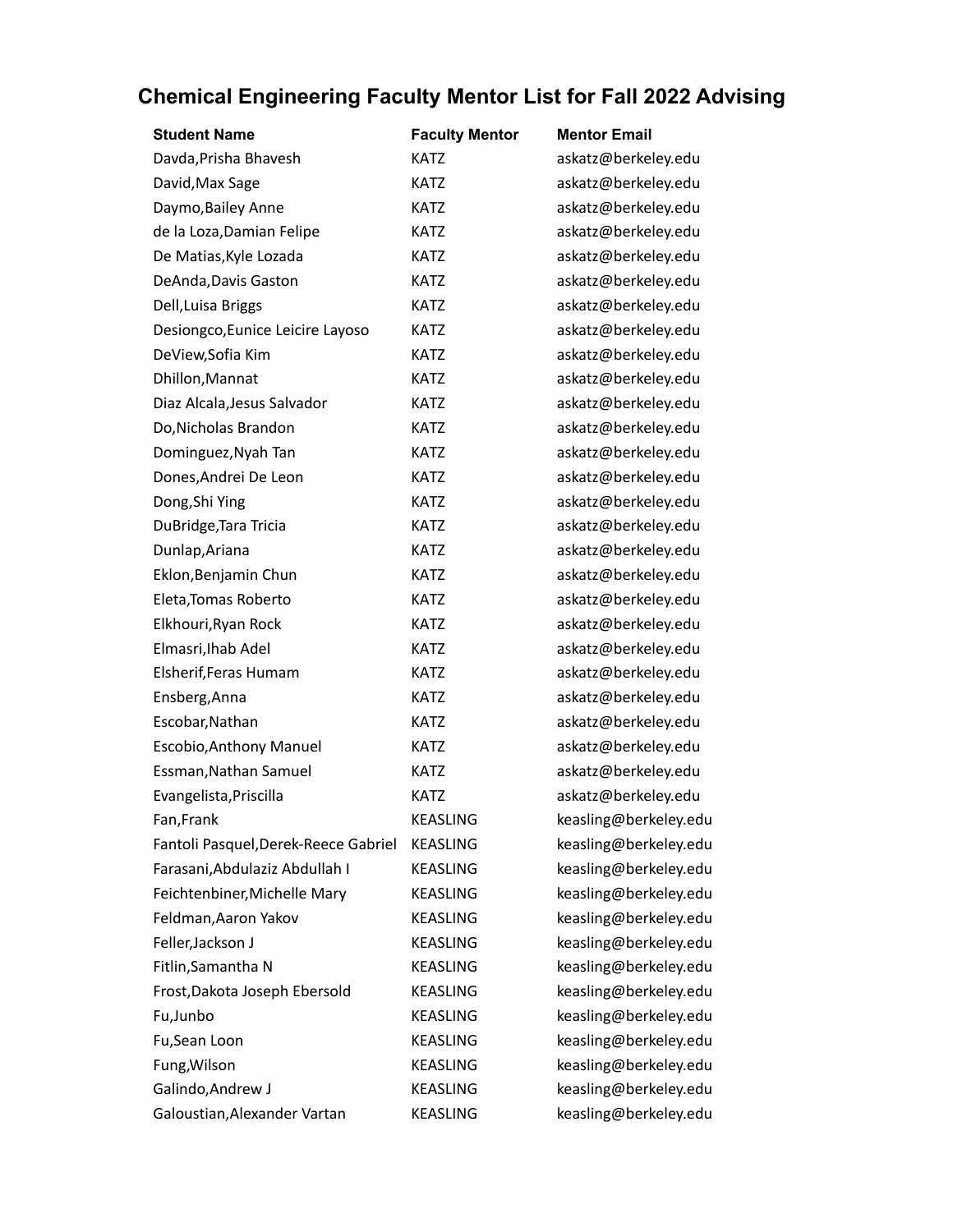| <b>Student Name</b>           | <b>Faculty Mentor</b> | <b>Mentor Email</b>   |
|-------------------------------|-----------------------|-----------------------|
| Galvez Ibarra, Britney        | <b>KEASLING</b>       | keasling@berkeley.edu |
| Gandhi, Rustam Khushroo       | <b>KEASLING</b>       | keasling@berkeley.edu |
| Garcia, Alexia                | <b>KEASLING</b>       | keasling@berkeley.edu |
| Garcia, Andre Jordan          | <b>KEASLING</b>       | keasling@berkeley.edu |
| Garcia, Christopher Adan      | <b>KEASLING</b>       | keasling@berkeley.edu |
| Garcia, Isabel Alexandra      | <b>KEASLING</b>       | keasling@berkeley.edu |
| Gardner, Justin Edward        | <b>KEASLING</b>       | keasling@berkeley.edu |
| Garg, Khyati                  | <b>KEASLING</b>       | keasling@berkeley.edu |
| Gedman, Ryan Rossner          | <b>KEASLING</b>       | keasling@berkeley.edu |
| Germar, Rae Germar            | <b>KEASLING</b>       | keasling@berkeley.edu |
| Gherlone, Megan Alexa         | LANDRY                | landry@berkeley.edu   |
| Gleeson, Lucy Mai             | LANDRY                | landry@berkeley.edu   |
| Gonzalez, Daniel Joseph       | <b>LANDRY</b>         | landry@berkeley.edu   |
| Gonzalez, Gabriella Christina | LANDRY                | landry@berkeley.edu   |
| Gonzalez, Stephanie           | LANDRY                | landry@berkeley.edu   |
| Gordon, Andrew McQuillian     | LANDRY                | landry@berkeley.edu   |
| Gryevtsov, Anthony            | <b>LANDRY</b>         | landry@berkeley.edu   |
| Guevara, Armina Dionela       | LANDRY                | landry@berkeley.edu   |
| Guillen, Mateo Rowan          | LANDRY                | landry@berkeley.edu   |
| Gulati, Rohan                 | LANDRY                | landry@berkeley.edu   |
| Gupta, Anish                  | LANDRY                | landry@berkeley.edu   |
| Gupta, Ishan R                | LANDRY                | landry@berkeley.edu   |
| Gur, Beril                    | <b>LANDRY</b>         | landry@berkeley.edu   |
| Halbert, Shmuel               | LANDRY                | landry@berkeley.edu   |
| Han, Maryann                  | LANDRY                | landry@berkeley.edu   |
| Harris, Kayanna Kimbolee      | LANDRY                | landry@berkeley.edu   |
| Hartono, Alexander Llewellyn  | LANDRY                | landry@berkeley.edu   |
| He Guo, Gordon                | LANDRY                | landry@berkeley.edu   |
| Helal, Yusuf Mohamed          | LANDRY                | landry@berkeley.edu   |
| Hernandez, Rodrigo            | LANDRY                | landry@berkeley.edu   |
| Hingeley, Drue Irene          | <b>MABOUDIAN</b>      | maboudia@berkeley.edu |
| Ho, Jason                     | <b>MABOUDIAN</b>      | maboudia@berkeley.edu |
| Hollingsworth, Lani           | <b>MABOUDIAN</b>      | maboudia@berkeley.edu |
| Hon, Anthony Jia-Chi          | <b>MABOUDIAN</b>      | maboudia@berkeley.edu |
| Hong, Jenny                   | <b>MABOUDIAN</b>      | maboudia@berkeley.edu |
| Hong, Rachel                  | <b>MABOUDIAN</b>      | maboudia@berkeley.edu |
| Hou, Jason                    | <b>MABOUDIAN</b>      | maboudia@berkeley.edu |
| Hou, Jerry C                  | <b>MABOUDIAN</b>      | maboudia@berkeley.edu |
| Howard, Zachary Evan          | <b>MABOUDIAN</b>      | maboudia@berkeley.edu |
| Huang, Shenyue                | <b>MABOUDIAN</b>      | maboudia@berkeley.edu |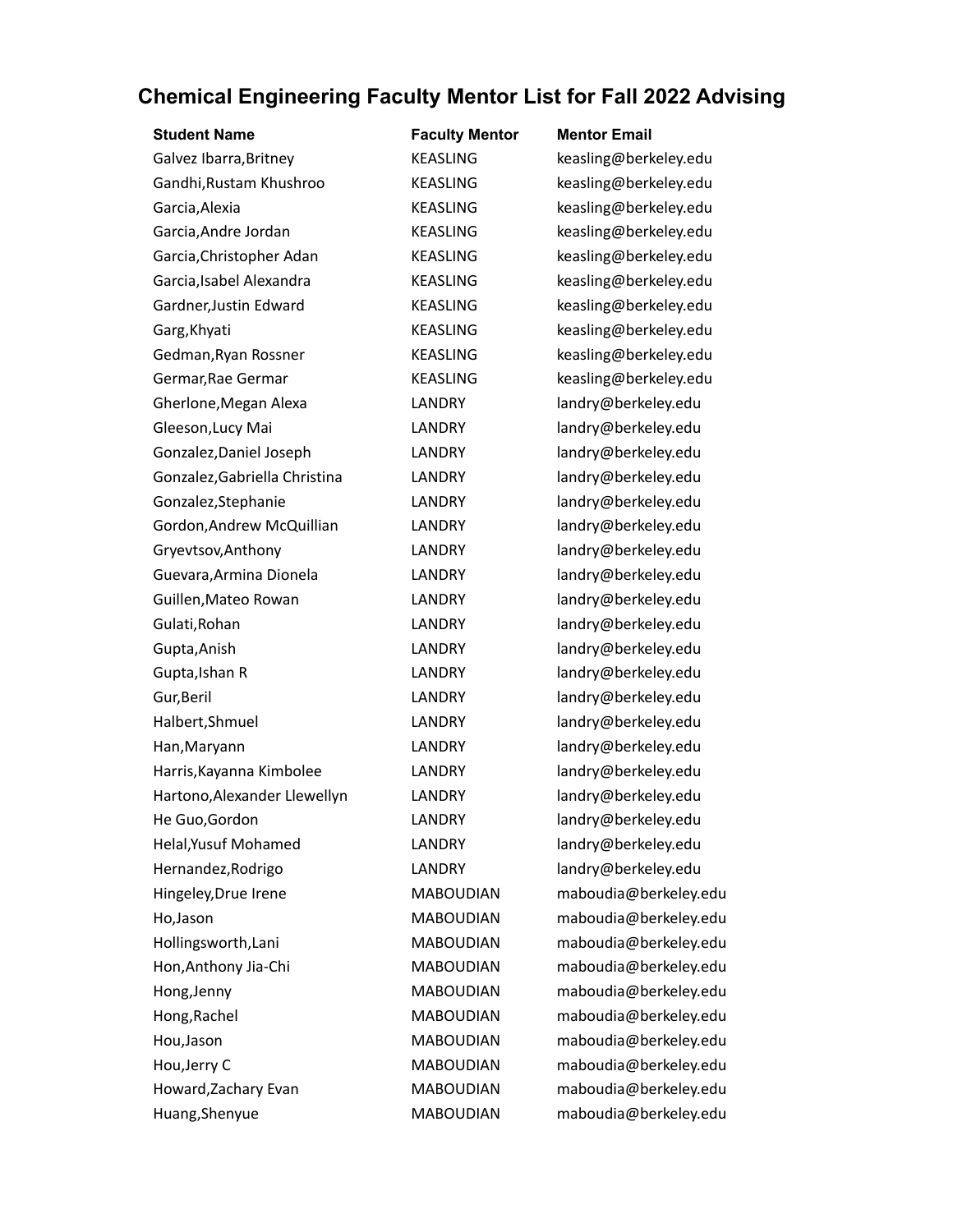| <b>Student Name</b>       | <b>Faculty Mentor</b> | <b>Mentor Email</b>   |
|---------------------------|-----------------------|-----------------------|
| Hui, Marcus Samuel        | <b>MABOUDIAN</b>      | maboudia@berkeley.edu |
| Hunt, Keelin Daphne       | <b>MABOUDIAN</b>      | maboudia@berkeley.edu |
| Huynh, Andrew             | <b>MABOUDIAN</b>      | maboudia@berkeley.edu |
| Huynh, Thy                | <b>MABOUDIAN</b>      | maboudia@berkeley.edu |
| Im, Julia                 | <b>MABOUDIAN</b>      | maboudia@berkeley.edu |
| Islam, Md Tanmoy          | <b>MABOUDIAN</b>      | maboudia@berkeley.edu |
| Jackson, Jeremy Blaize    | <b>MABOUDIAN</b>      | maboudia@berkeley.edu |
| Jen, Kaleb Chee-en        | <b>MABOUDIAN</b>      | maboudia@berkeley.edu |
| Johnson, Arun Sebastian   | <b>MABOUDIAN</b>      | maboudia@berkeley.edu |
| Johnson, Gregor Nicholas  | <b>MABOUDIAN</b>      | maboudia@berkeley.edu |
| Johnson, Zahmiria         | <b>MABOUDIAN</b>      | maboudia@berkeley.edu |
| Joshi, Novely Parag       | <b>MABOUDIAN</b>      | maboudia@berkeley.edu |
| Jun, Rui                  | <b>MABOUDIAN</b>      | maboudia@berkeley.edu |
| Juster, Charles Micheal   | <b>MABOUDIAN</b>      | maboudia@berkeley.edu |
| Kaino, Dylan Kengo        | MANDADAPU             | kranthi@berkeley.edu  |
| Kaki, Charitha            | MANDADAPU             | kranthi@berkeley.edu  |
| Kamath, Arun Suresh       | MANDADAPU             | kranthi@berkeley.edu  |
| Karvat, Aakash            | MANDADAPU             | kranthi@berkeley.edu  |
| Kasper, Jake Augustino    | MANDADAPU             | kranthi@berkeley.edu  |
| Kato, Corey Hiroshi       | MANDADAPU             | kranthi@berkeley.edu  |
| Kaur, Ravtej              | MANDADAPU             | kranthi@berkeley.edu  |
| Kehon, Julien Leo         | MANDADAPU             | kranthi@berkeley.edu  |
| Kellogg, Andrew           | MANDADAPU             | kranthi@berkeley.edu  |
| Khan, Dania               | MANDADAPU             | kranthi@berkeley.edu  |
| Kim, Alexander Michael    | MANDADAPU             | kranthi@berkeley.edu  |
| Kim, Alina                | MANDADAPU             | kranthi@berkeley.edu  |
| Kim, Darwin               | MANDADAPU             | kranthi@berkeley.edu  |
| Kim, Diane D              | MANDADAPU             | kranthi@berkeley.edu  |
| Kim, Ellie Jean           | MANDADAPU             | kranthi@berkeley.edu  |
| Kira, Jenna Tamer         | MANDADAPU             | kranthi@berkeley.edu  |
| Koontz, Keegan Andrew     | MANDADAPU             | kranthi@berkeley.edu  |
| Kothur, Sudeshna          | MANDADAPU             | kranthi@berkeley.edu  |
| Krier, Catherine Jean     | MANDADAPU             | kranthi@berkeley.edu  |
| Krishnan, Sejal           | MANDADAPU             | kranthi@berkeley.edu  |
| Kuan, Elizabeth Jodie     | MANDADAPU             | kranthi@berkeley.edu  |
| Kucharczuk, Thomas Andrew | MANDADAPU             | kranthi@berkeley.edu  |
| Kuhlmann, Ash Morgan      | MANDADAPU             | kranthi@berkeley.edu  |
| Kumar, Ria                | MANDADAPU             | kranthi@berkeley.edu  |
| Kurane, Disha Nilesh      | MANDADAPU             | kranthi@berkeley.edu  |
| Kwan, Dana Elise          | MANDADAPU             | kranthi@berkeley.edu  |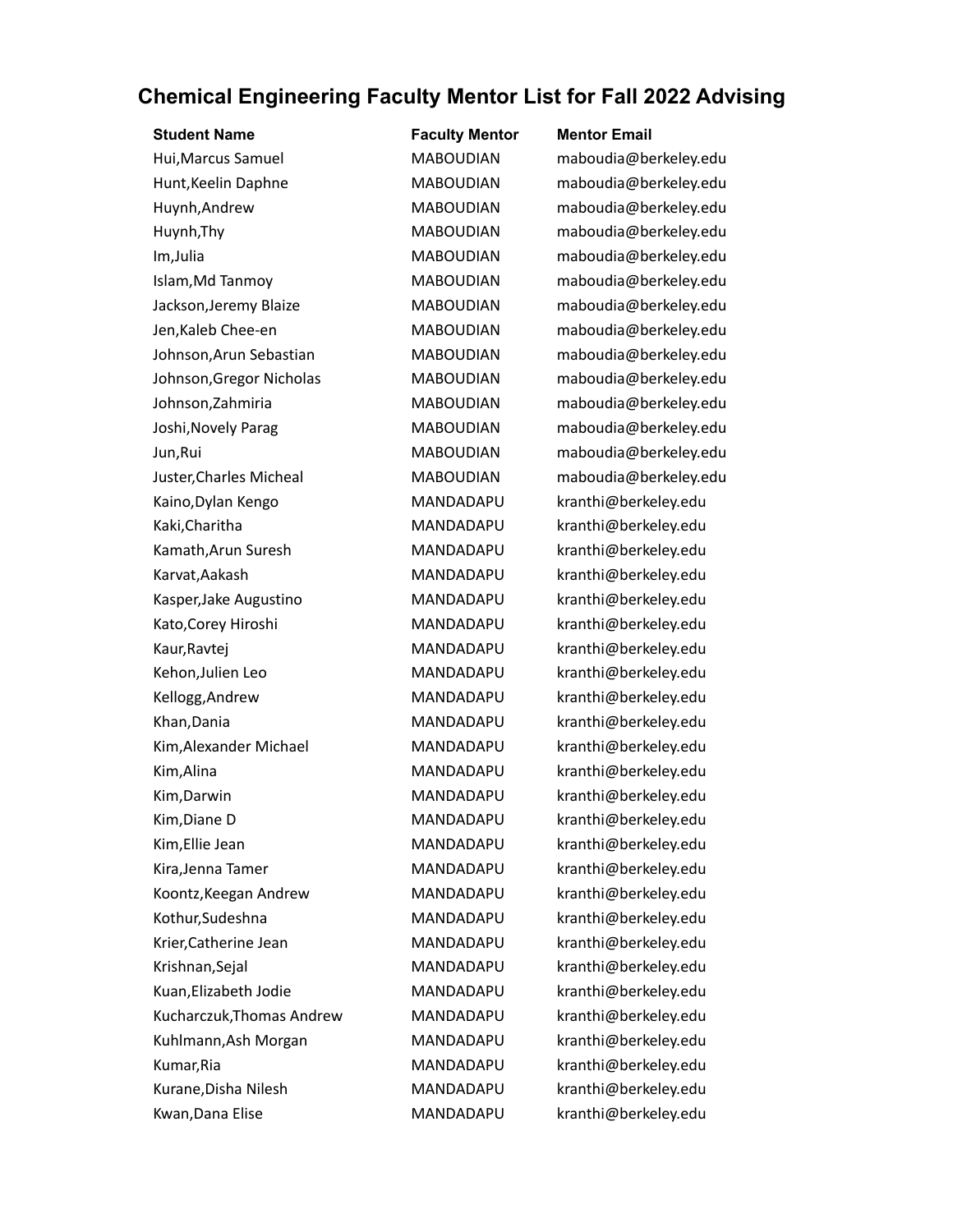| <b>Student Name</b>        | <b>Faculty Mentor</b> | <b>Mentor Email</b>   |
|----------------------------|-----------------------|-----------------------|
| Lahaie-Boivin, Pierre      | <b>MCCLOSKEY</b>      | bmcclosk@berkeley.edu |
| Lai, Ethan Wh              | <b>MCCLOSKEY</b>      | bmcclosk@berkeley.edu |
| Lam, Kevin Ray             | <b>MCCLOSKEY</b>      | bmcclosk@berkeley.edu |
| Lau, Cecilia Sheng         | <b>MCCLOSKEY</b>      | bmcclosk@berkeley.edu |
| Le, Khoi                   | <b>MCCLOSKEY</b>      | bmcclosk@berkeley.edu |
| Le, Thi Ngoc Tram          | <b>MCCLOSKEY</b>      | bmcclosk@berkeley.edu |
| Lee, Ada Mei               | <b>MCCLOSKEY</b>      | bmcclosk@berkeley.edu |
| Lee, Eugenie               | <b>MCCLOSKEY</b>      | bmcclosk@berkeley.edu |
| Lee, Jaydon H              | <b>MCCLOSKEY</b>      | bmcclosk@berkeley.edu |
| Lee, Joshua                | <b>MCCLOSKEY</b>      | bmcclosk@berkeley.edu |
| Lee, Joshua Sungjoon       | <b>MCCLOSKEY</b>      | bmcclosk@berkeley.edu |
| Lee, Lauren                | <b>MCCLOSKEY</b>      | bmcclosk@berkeley.edu |
| Lee, Minhyung              | <b>MCCLOSKEY</b>      | bmcclosk@berkeley.edu |
| Lee, Raphael               | <b>MCCLOSKEY</b>      | bmcclosk@berkeley.edu |
| Lee, Tom                   | <b>MCCLOSKEY</b>      | bmcclosk@berkeley.edu |
| Leem, Esther               | <b>MCCLOSKEY</b>      | bmcclosk@berkeley.edu |
| Leland, Davis              | <b>MCCLOSKEY</b>      | bmcclosk@berkeley.edu |
| Leon, Lucas Michael        | <b>MCCLOSKEY</b>      | bmcclosk@berkeley.edu |
| Li, Chloe Melody           | <b>MCCLOSKEY</b>      | bmcclosk@berkeley.edu |
| Li, Jizhang                | <b>MCCLOSKEY</b>      | bmcclosk@berkeley.edu |
| Li, Samantha               | <b>MCCLOSKEY</b>      | bmcclosk@berkeley.edu |
| Liang, Ryan                | <b>MCCLOSKEY</b>      | bmcclosk@berkeley.edu |
| Lim, Vanessa               | <b>MCCLOSKEY</b>      | bmcclosk@berkeley.edu |
| Lin, Aaron Yin             | <b>MCCLOSKEY</b>      | bmcclosk@berkeley.edu |
| Liu, Andrew                | <b>MCCLOSKEY</b>      | bmcclosk@berkeley.edu |
| Liu, Andrew Kaiming        | <b>MCCLOSKEY</b>      | bmcclosk@berkeley.edu |
| Liu, Katrina Q             | <b>MCCLOSKEY</b>      | bmcclosk@berkeley.edu |
| Liu, Xiaolu Yang           | <b>MCCLOSKEY</b>      | bmcclosk@berkeley.edu |
| Lozano Avalos, Camila      | <b>MCCLOSKEY</b>      | bmcclosk@berkeley.edu |
| Lu, Jason                  | <b>MCCLOSKEY</b>      | bmcclosk@berkeley.edu |
| Luna, Daniela              | <b>MCCLOSKEY</b>      | bmcclosk@berkeley.edu |
| Lynch, Julie Meera         | <b>MCCLOSKEY</b>      | bmcclosk@berkeley.edu |
| Lyu, Tong                  | <b>MCCLOSKEY</b>      | bmcclosk@berkeley.edu |
| Madan, Arya Sudhir         | <b>MESBAH</b>         | mesbah@berkeley.edu   |
| Mai, Phuoc Minh Quan       | MESBAH                | mesbah@berkeley.edu   |
| Mairal, Shruteek A         | <b>MESBAH</b>         | mesbah@berkeley.edu   |
| Maldonado, Maria Abelayda  | MESBAH                | mesbah@berkeley.edu   |
| Mandava, Siddhartha Sravan | <b>MESBAH</b>         | mesbah@berkeley.edu   |
| Mao, Kenneth               | <b>MESBAH</b>         | mesbah@berkeley.edu   |
| Maritato, Ashley Mae       | <b>MESBAH</b>         | mesbah@berkeley.edu   |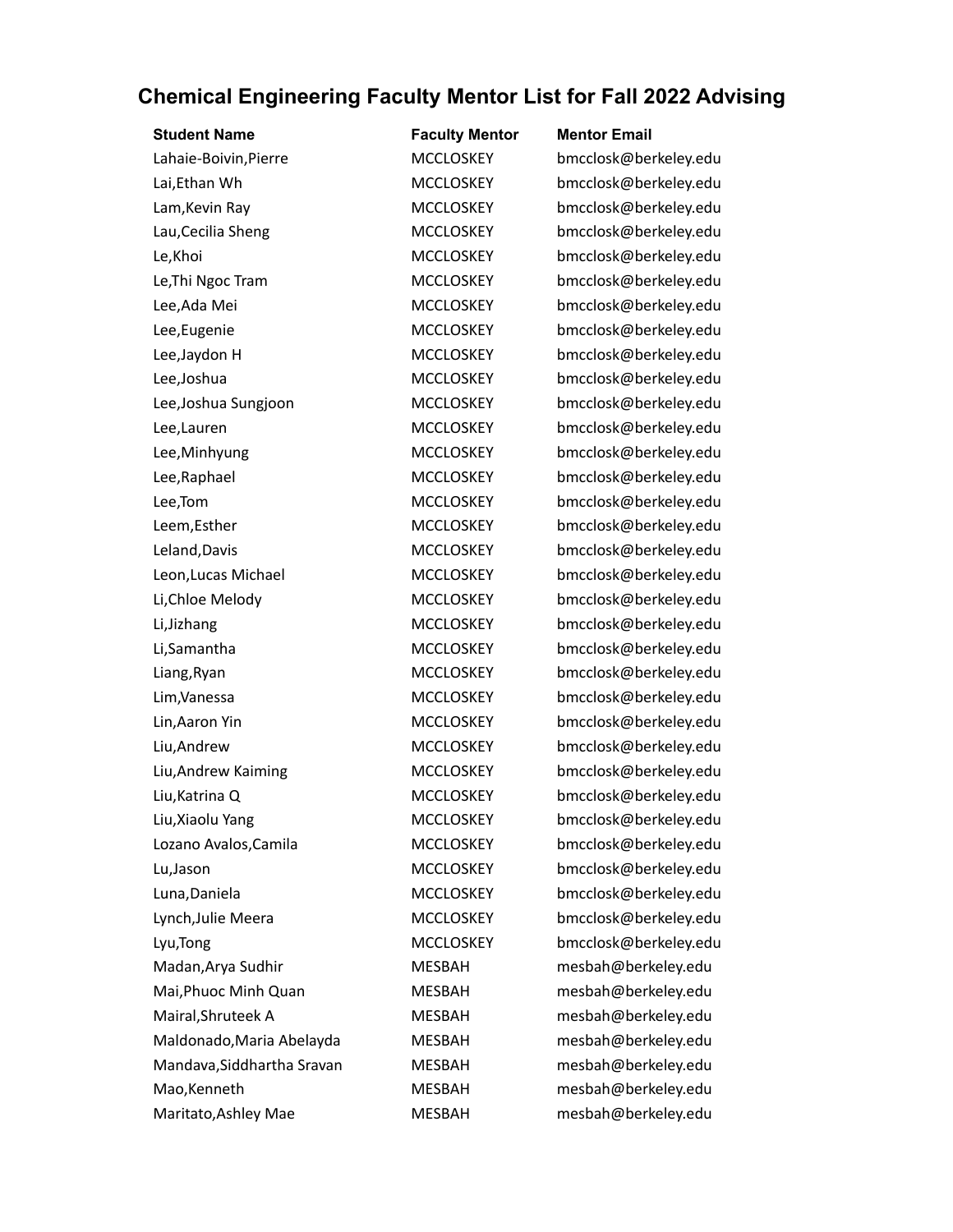| <b>Student Name</b>           | <b>Faculty Mentor</b> | <b>Mentor Email</b> |
|-------------------------------|-----------------------|---------------------|
| Martinez, Jenna Sarah-Terese  | <b>MESBAH</b>         | mesbah@berkeley.edu |
| Mattsson, Karl Tyler          | <b>MESBAH</b>         | mesbah@berkeley.edu |
| Mau, Angel Adrian             | <b>MESBAH</b>         | mesbah@berkeley.edu |
| McDonough, Liam Michael       | MESBAH                | mesbah@berkeley.edu |
| Mibu, Ethan Zane              | <b>MESBAH</b>         | mesbah@berkeley.edu |
| Miller, James Leonard         | <b>MESBAH</b>         | mesbah@berkeley.edu |
| Miller, Julia C               | <b>MESBAH</b>         | mesbah@berkeley.edu |
| Mitchell, Alexia              | <b>MESBAH</b>         | mesbah@berkeley.edu |
| Mollazadeh, Cameron Ryan      | MESBAH                | mesbah@berkeley.edu |
| Morales, Jason Angel          | <b>MESBAH</b>         | mesbah@berkeley.edu |
| Morales, Jonathan Nicolas     | <b>MESBAH</b>         | mesbah@berkeley.edu |
| Moy, Matthew Yeu-Som          | <b>MESBAH</b>         | mesbah@berkeley.edu |
| Munagavalasa, Sai Ganesh      | <b>MESBAH</b>         | mesbah@berkeley.edu |
| Mundo, Jennifer Tamara        | <b>MESBAH</b>         | mesbah@berkeley.edu |
| Musa, Nicolas D               | <b>MESBAH</b>         | mesbah@berkeley.edu |
| Namgoong, Yoon                | <b>RADKE</b>          | radke@berkeley.edu  |
| Nandimandalam, Lavanya Raju   | <b>RADKE</b>          | radke@berkeley.edu  |
| Narang, Aryan                 | <b>RADKE</b>          | radke@berkeley.edu  |
| Natarajan, Krithika R         | <b>RADKE</b>          | radke@berkeley.edu  |
| Neale, Autumn Savannah        | <b>RADKE</b>          | radke@berkeley.edu  |
| Nevatia, Pragnay              | <b>RADKE</b>          | radke@berkeley.edu  |
| Ng, Benedict Xie Kit          | <b>RADKE</b>          | radke@berkeley.edu  |
| Ngo, Troy Khon                | <b>RADKE</b>          | radke@berkeley.edu  |
| Nguyen, Abigail Eheh          | <b>RADKE</b>          | radke@berkeley.edu  |
| Nguyen, Ethan Vu              | <b>RADKE</b>          | radke@berkeley.edu  |
| Nguyen, Justin Huy            | <b>RADKE</b>          | radke@berkeley.edu  |
| Nkote Jr., Hergis Massibu     | <b>RADKE</b>          | radke@berkeley.edu  |
| Noriega, Samantha             | <b>RADKE</b>          | radke@berkeley.edu  |
| Nosbisch, Paul B.             | <b>RADKE</b>          | radke@berkeley.edu  |
| O'Bryan, Hugh Charles         | <b>RADKE</b>          | radke@berkeley.edu  |
| Ocker, Hunter Sheldon         | <b>RADKE</b>          | radke@berkeley.edu  |
| Oginski, Victoria Ewa         | <b>RADKE</b>          | radke@berkeley.edu  |
| Oh, Jacob Ryan                | <b>RADKE</b>          | radke@berkeley.edu  |
| Olguin Flores, Arnoldo        | <b>RADKE</b>          | radke@berkeley.edu  |
| Oliva, Katya                  | <b>RADKE</b>          | radke@berkeley.edu  |
| Oliveira, Ryan Harris Anthony | <b>RADKE</b>          | radke@berkeley.edu  |
| Ongawan, Beatrice Janice      | <b>RADKE</b>          | radke@berkeley.edu  |
| OSullivan, William Patrick    | <b>RADKE</b>          | radke@berkeley.edu  |
| Paredes Robles, Daniela       | <b>RADKE</b>          | radke@berkeley.edu  |
| Parekh, Aditya Hemang         | RADKE                 | radke@berkeley.edu  |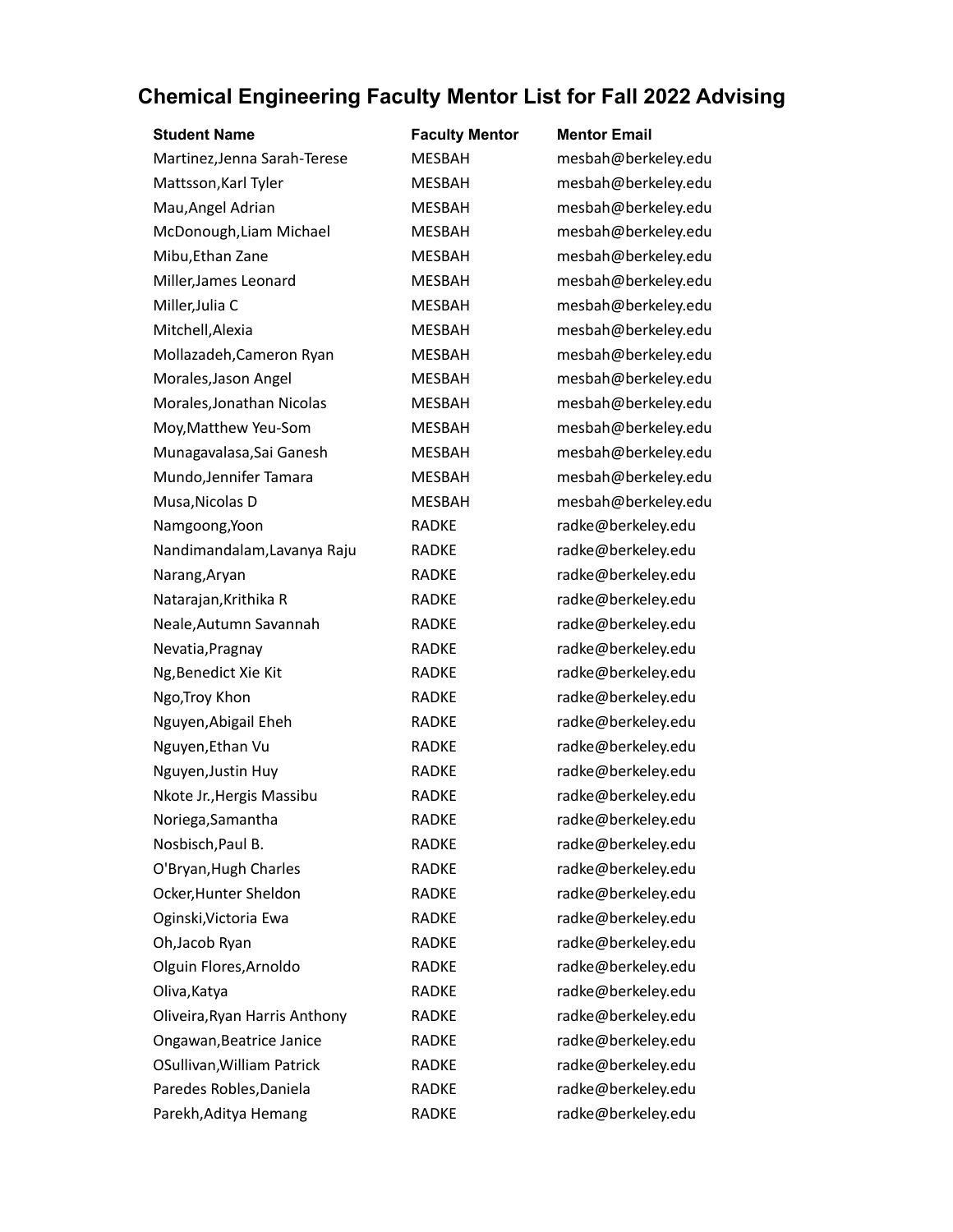| <b>Student Name</b>                 | <b>Faculty Mentor</b> | <b>Mentor Email</b>   |
|-------------------------------------|-----------------------|-----------------------|
| Park, Scott                         | <b>RADKE</b>          | radke@berkeley.edu    |
| Parr, Josh Lang                     | <b>RADKE</b>          | radke@berkeley.edu    |
| Parra, Eddie                        | <b>RADKE</b>          | radke@berkeley.edu    |
| Pastor, Kaitlyn Aquino              | <b>RADKE</b>          | radke@berkeley.edu    |
| Pawan, Pancham Karavadi             | <b>RADKE</b>          | radke@berkeley.edu    |
| Penetrante, Kalana Marie Pura       | <b>RADKE</b>          | radke@berkeley.edu    |
| Pianapitham, Nam                    | <b>RADKE</b>          | radke@berkeley.edu    |
| Pichitsurakij, Ning                 | <b>RADKE</b>          | radke@berkeley.edu    |
| Pietropaolo, Jeremy David           | <b>RADKE</b>          | radke@berkeley.edu    |
| Pittman, Emily                      | <b>RADKE</b>          | radke@berkeley.edu    |
| Plutowski, Judd                     | <b>RADKE</b>          | radke@berkeley.edu    |
| Pollak, Tyler Chase                 | <b>RADKE</b>          | radke@berkeley.edu    |
| Potter, Samuel Sargent              | <b>RADKE</b>          | radke@berkeley.edu    |
| Priosoetanto, Joshua David          | <b>RADKE</b>          | radke@berkeley.edu    |
| Quintanilla Florian, Bruno Estefano | <b>RADKE</b>          | radke@berkeley.edu    |
| Rachel, Vania                       | <b>REIMER</b>         | reimer@berkeley.edu   |
| Rader, Justin Alan                  | <b>REIMER</b>         | reimer@berkeley.edu   |
| Ramachandra, Pranav Suriya          | <b>REIMER</b>         | reimer@berkeley.edu   |
| Ramirez Gonzalez, Rey Jaguar        | REIMER                | reimer@berkeley.edu   |
| Ramirez, Alexa Fernanda             | REIMER                | reimer@berkeley.edu   |
| Ramirez, Blanca Lorena              | <b>REIMER</b>         | reimer@berkeley.edu   |
| Ramirez, Carlos G                   | <b>REIMER</b>         | reimer@berkeley.edu   |
| Rasiah, Jordan Benjamin             | <b>REIMER</b>         | reimer@berkeley.edu   |
| Rasquino, Leah Anna Marie           | <b>REIMER</b>         | reimer@berkeley.edu   |
| Reddy, Nikhil Sathi                 | REIMER                | reimer@berkeley.edu   |
| Redkar, Nikita Sanjeev              | <b>REIMER</b>         | reimer@berkeley.edu   |
| Redmond, Ryan Austin                | <b>REIMER</b>         | reimer@berkeley.edu   |
| Ren, Tengyue                        | REIMER                | reimer@berkeley.edu   |
| Reyes, Samuel Andres                | <b>REIMER</b>         | reimer@berkeley.edu   |
| Ridenour, Kalin Vincent Lyge        | REIMER                | reimer@berkeley.edu   |
| Roberts, Sean Alan Bordin           | REIMER                | reimer@berkeley.edu   |
| Rodriguez, Angel Andres             | <b>REIMER</b>         | reimer@berkeley.edu   |
| Rodriguez, Victoria                 | REIMER                | reimer@berkeley.edu   |
| Rojas, Liliana                      | <b>REIMER</b>         | reimer@berkeley.edu   |
| Rosales, Alex                       | <b>REIMER</b>         | reimer@berkeley.edu   |
| Ruttanasupagid, Chinoros            | REIMER                | reimer@berkeley.edu   |
| Salgado Marshall, Mia               | <b>SCHAFFER</b>       | schaffer@berkeley.edu |
| Sallout, Maha Hisham                | <b>SCHAFFER</b>       | schaffer@berkeley.edu |
| Sanchez, Ernesto                    | <b>SCHAFFER</b>       | schaffer@berkeley.edu |
| Sasaki-Billaut, Eula                | <b>SCHAFFER</b>       | schaffer@berkeley.edu |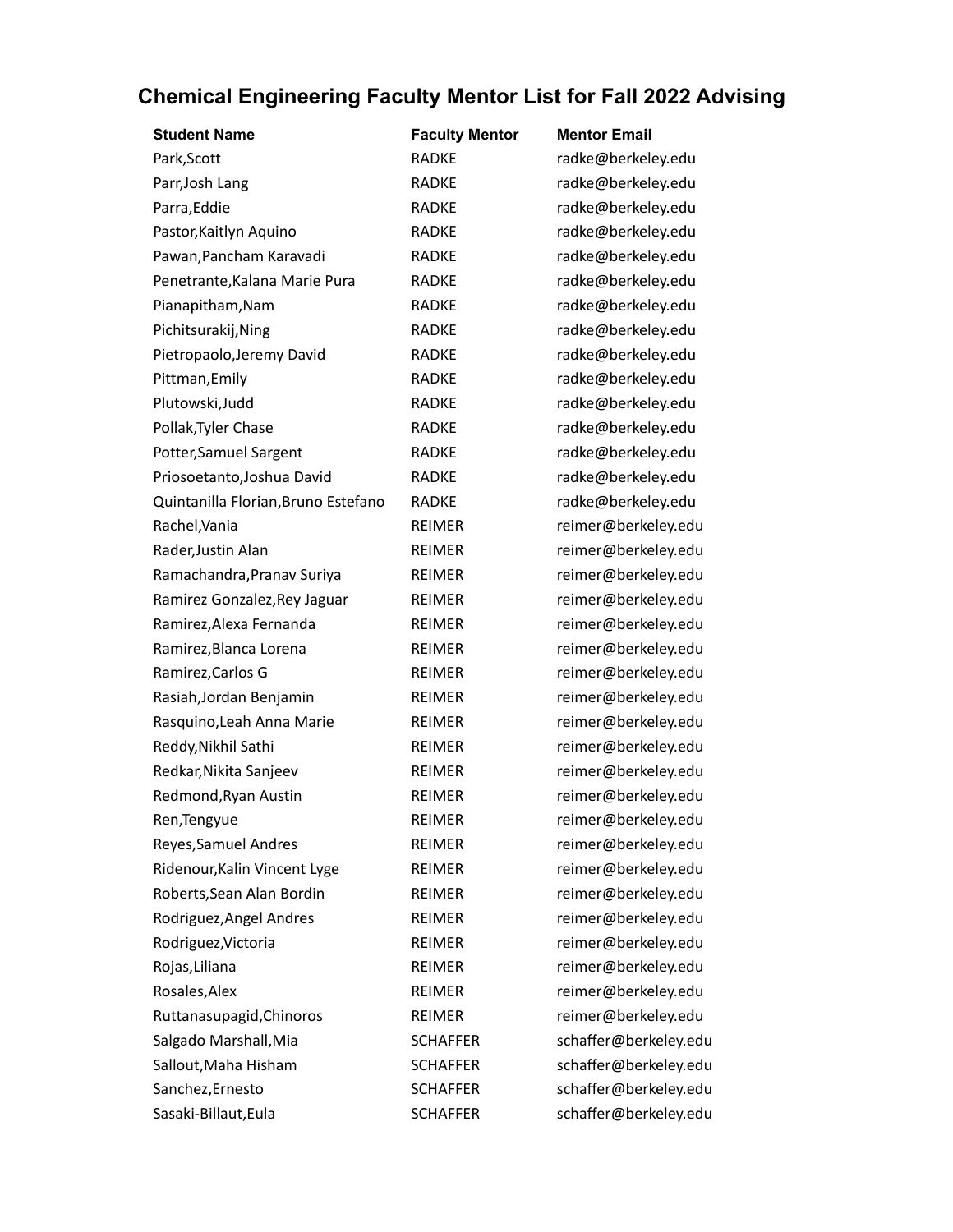| <b>Student Name</b>            | <b>Faculty Mentor</b> | <b>Mentor Email</b>   |
|--------------------------------|-----------------------|-----------------------|
| Schulman, Braeden Ashleigh     | <b>SCHAFFER</b>       | schaffer@berkeley.edu |
| Sengupta, Siddharth            | <b>SCHAFFER</b>       | schaffer@berkeley.edu |
| Seshadri, Kaushik              | <b>SCHAFFER</b>       | schaffer@berkeley.edu |
| Seth, Rhythm                   | <b>SCHAFFER</b>       | schaffer@berkeley.edu |
| Shah, Arman                    | <b>SCHAFFER</b>       | schaffer@berkeley.edu |
| Shaik, Rahil Ahmed             | <b>SCHAFFER</b>       | schaffer@berkeley.edu |
| Shaikh, Sameh Rida             | <b>SCHAFFER</b>       | schaffer@berkeley.edu |
| Shastry, Aditi                 | <b>SCHAFFER</b>       | schaffer@berkeley.edu |
| Sheik, Riya                    | <b>SCHAFFER</b>       | schaffer@berkeley.edu |
| Shen, Selena                   | <b>SCHAFFER</b>       | schaffer@berkeley.edu |
| Sherbon, Jessa Taylor          | <b>SCHAFFER</b>       | schaffer@berkeley.edu |
| Shi, Henry                     | <b>SCHAFFER</b>       | schaffer@berkeley.edu |
| Shin, Jason Ryan               | <b>SCHAFFER</b>       | schaffer@berkeley.edu |
| Shiu, Amanda Phan              | <b>SCHAFFER</b>       | schaffer@berkeley.edu |
| Shook, Leila Elizabeth         | <b>SCHAFFER</b>       | schaffer@berkeley.edu |
| Shott, Bryan Austin            | <b>SCHAFFER</b>       | schaffer@berkeley.edu |
| Shroff, Anika Nilesh           | <b>SCHAFFER</b>       | schaffer@berkeley.edu |
| Sien, Wesley Jacob             | <b>SCHAFFER</b>       | schaffer@berkeley.edu |
| Silvestre, Bruna Augusto       | <b>SCHAFFER</b>       | schaffer@berkeley.edu |
| Singh, Kabir Siddhartha        | <b>SCHAFFER</b>       | schaffer@berkeley.edu |
| Singhal, Keshav Raj            | <b>SCHAFFER</b>       | schaffer@berkeley.edu |
| Sinha, Nida                    | <b>SCHAFFER</b>       | schaffer@berkeley.edu |
| Skinner, Kelci Nicole          | <b>SCHAFFER</b>       | schaffer@berkeley.edu |
| Smith, Deverin                 | <b>SCHAFFER</b>       | schaffer@berkeley.edu |
| Spohr, Daniel Kent             | <b>SCHAFFER</b>       | schaffer@berkeley.edu |
| Sridhar, Nikitha               | <b>SCHAFFER</b>       | schaffer@berkeley.edu |
| Stowell, Theodore Maximillian  | <b>SCHAFFER</b>       | schaffer@berkeley.edu |
| Su,Fe                          | <b>SHEKHAR</b>        | kshekhar@berkeley.edu |
| Suarez, Marisol                | <b>SHEKHAR</b>        | kshekhar@berkeley.edu |
| Suhaili, Kenneth Michael       | <b>SHEKHAR</b>        | kshekhar@berkeley.edu |
| Sun, Helen                     | <b>SHEKHAR</b>        | kshekhar@berkeley.edu |
| Sung, Christopher John         | <b>SHEKHAR</b>        | kshekhar@berkeley.edu |
| Surh, Elliot J                 | <b>SHEKHAR</b>        | kshekhar@berkeley.edu |
| Taedullayasatit, Patporn       | <b>SHEKHAR</b>        | kshekhar@berkeley.edu |
| Tan, Tony                      | <b>SHEKHAR</b>        | kshekhar@berkeley.edu |
| Tanderitz, Bernard Joseph      | <b>SHEKHAR</b>        | kshekhar@berkeley.edu |
| Tandradinata, Michelle Adeline | <b>SHEKHAR</b>        | kshekhar@berkeley.edu |
| Tang, lan                      | <b>SHEKHAR</b>        | kshekhar@berkeley.edu |
| Tankeh, Keefe Michael          | <b>SHEKHAR</b>        | kshekhar@berkeley.edu |
| Tanphiphat, Sunshine           | <b>SHEKHAR</b>        | kshekhar@berkeley.edu |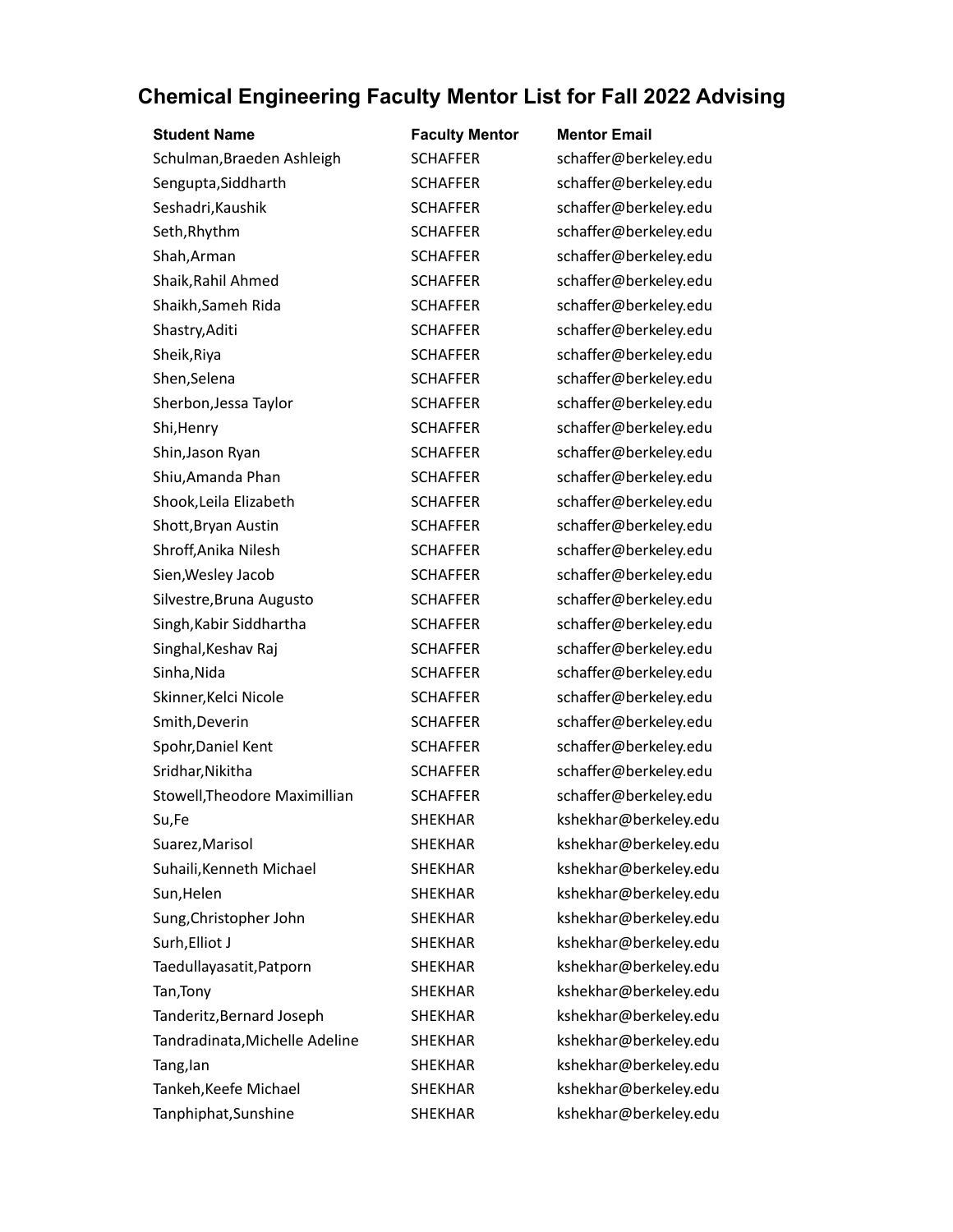| <b>Student Name</b>             | <b>Faculty Mentor</b> | <b>Mentor Email</b>     |
|---------------------------------|-----------------------|-------------------------|
| Tegene, Amsale Samra            | <b>SHEKHAR</b>        | kshekhar@berkeley.edu   |
| Ter-Avakian, Arsen              | <b>SHEKHAR</b>        | kshekhar@berkeley.edu   |
| Thapa, Sahishnu Raj             | <b>SHEKHAR</b>        | kshekhar@berkeley.edu   |
| Thrasher, Clyde                 | <b>SHEKHAR</b>        | kshekhar@berkeley.edu   |
| Toledo, Evelyn E                | <b>SHEKHAR</b>        | kshekhar@berkeley.edu   |
| Torres-Mondragon, Juan-Carlos   | <b>SHEKHAR</b>        | kshekhar@berkeley.edu   |
| Toyooka, Michelle Natsumi       | <b>SHEKHAR</b>        | kshekhar@berkeley.edu   |
| Tran, Andrew Phat               | <b>WANG</b>           | ruiwang325@berkeley.edu |
| Tran, Quyen Long                | WANG                  | ruiwang325@berkeley.edu |
| Triyanond, Tan                  | <b>WANG</b>           | ruiwang325@berkeley.edu |
| Tucker, Talyssa Nai             | <b>WANG</b>           | ruiwang325@berkeley.edu |
| Udgaonkar, Aditya Umesh         | WANG                  | ruiwang325@berkeley.edu |
| Unsulangi, Timothy              | WANG                  | ruiwang325@berkeley.edu |
| Uwandu, Esther Chibugo          | <b>WANG</b>           | ruiwang325@berkeley.edu |
| Vail, Evan Guy                  | <b>WANG</b>           | ruiwang325@berkeley.edu |
| Vargas, Alfred Chavez           | WANG                  | ruiwang325@berkeley.edu |
| Vazquez, Emily M                | <b>WANG</b>           | ruiwang325@berkeley.edu |
| Vega Cervantes, Karla Alejandra | <b>WANG</b>           | ruiwang325@berkeley.edu |
| Vilchez, Aaron Antonio          | WANG                  | ruiwang325@berkeley.edu |
| Villanueva III, Jose Daniel     | <b>WANG</b>           | ruiwang325@berkeley.edu |
| Vinci, Evelyn                   | <b>WANG</b>           | ruiwang325@berkeley.edu |
| Waite, Madison M.               | WANG                  | ruiwang325@berkeley.edu |
| Wallace Jr., John Robert        | <b>WANG</b>           | ruiwang325@berkeley.edu |
| Wang, Amy                       | <b>WANG</b>           | ruiwang325@berkeley.edu |
| Wang, Jieyu                     | <b>WANG</b>           | ruiwang325@berkeley.edu |
| Wang, Katherine                 | WANG                  | ruiwang325@berkeley.edu |
| Wang, Madeline                  | <b>WANG</b>           | ruiwang325@berkeley.edu |
| Wang, Yaohui                    | <b>WANG</b>           | ruiwang325@berkeley.edu |
| Wei, William Jiaming            | WANG                  | ruiwang325@berkeley.edu |
| Wianecki, Katrina Marie         | ZHANG                 | wjzhang@berkeley.edu    |
| Williamson, Zachary Cole        | ZHANG                 | wjzhang@berkeley.edu    |
| Wong, Cerise Tin Ching          | <b>ZHANG</b>          | wjzhang@berkeley.edu    |
| Wong, Edmond Brian              | ZHANG                 | wjzhang@berkeley.edu    |
| Wong, Nathan Christian          | ZHANG                 | wjzhang@berkeley.edu    |
| Wu, Aileen                      | ZHANG                 | wjzhang@berkeley.edu    |
| Xu, Calla                       | ZHANG                 | wjzhang@berkeley.edu    |
| Xue, Zhaoqiang                  | ZHANG                 | wjzhang@berkeley.edu    |
| Yang, Breanna Shiuan-Yi         | ZHANG                 | wjzhang@berkeley.edu    |
| Yang, Jack Baitong              | ZHANG                 | wjzhang@berkeley.edu    |
| Yang, Samantha                  | ZHANG                 | wjzhang@berkeley.edu    |